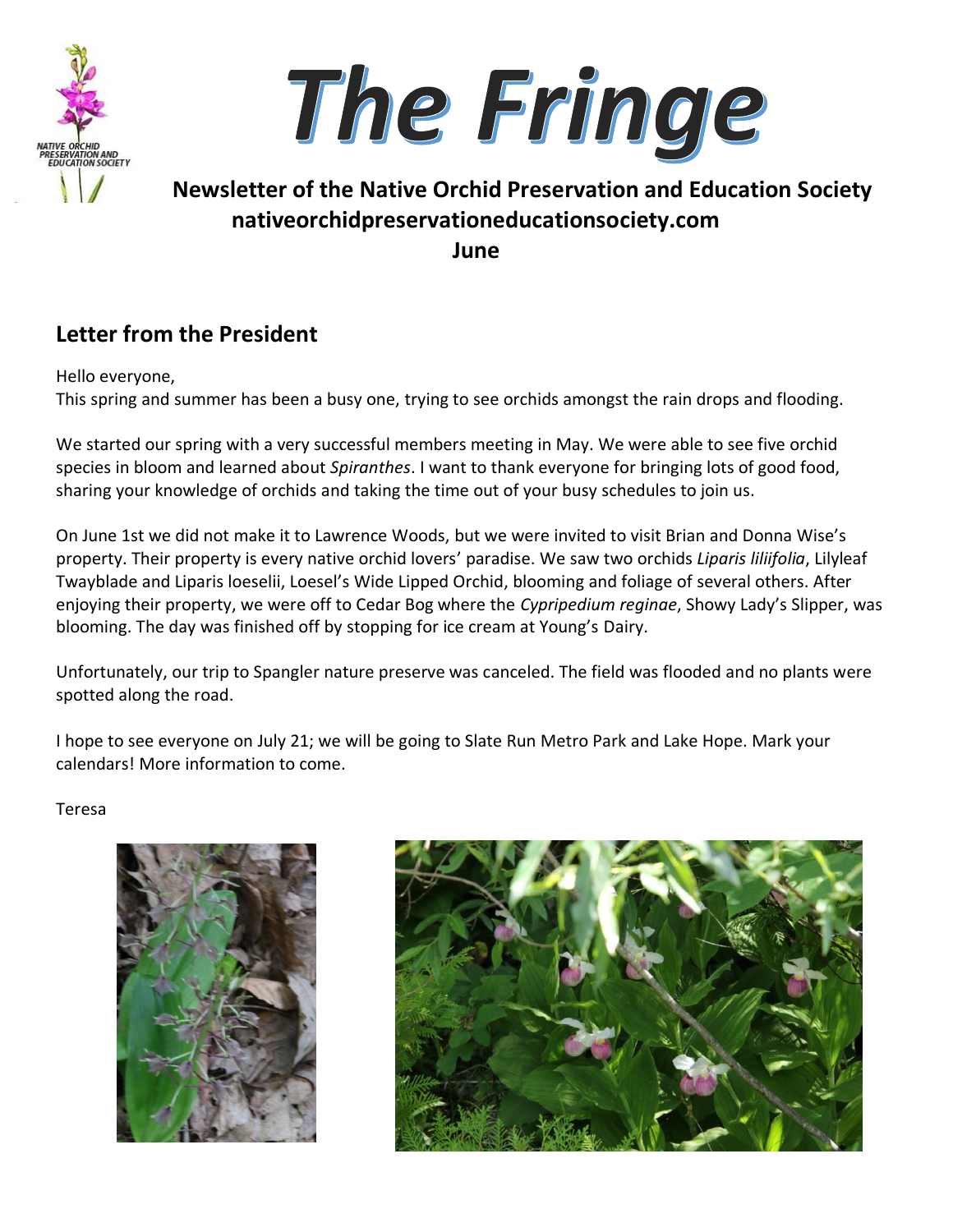## **Orchid Viewing Weekend Shawnee State Park, May 10-12, 2019**

We had a very successful weekend at Shawnee State Park viewing many beautiful orchids from the surrounding region, enjoying great fellowship and





learning opportunities. We joined the Davis Memorial Orchid Hike on Saturday morning and later traveled to see *Cypripedium acaule*, the Pink Lady's Slipper, and *Cypripedium parviflorum v. pubescens,* the Large Yellow Lady's Slipper, around Shawnee; and then went to Kentucky to see *Cypripedium kentuckiense*, the Kentucky Lady's Slipper. We also saw *Galearis spectabilis*, Showy Orchid, and *Isotria verticillata, the* Large Whorled Pogonia, although they were not in great shape. In the evening we had a membership meeting (minutes below) and a PowerPoint presentation on *Spiranthes*.



### **Planned Hikes and Work Days**

Orchids present on these dates are dependent on the seasonal weather variation. If you wish to attend, let Teresa know - [huesmantj@aol.com.](mailto:huesmantj@aol.com)

June 30: Wahkeena Nature Preserve, Fairfield County

July 21: Slate Run Metropark and Lake Hope State Park, Fairfield and Vinton Counties, Ohio

August 3: Hazeldell Meadow, Pulaski County, KY

September 25: Work Day, Cranberry Bog

We will be doing preview hikes to see what is available throughout the year. If you would like to be put on an email list to be notified, please let Teresa know.

## **Other Activities**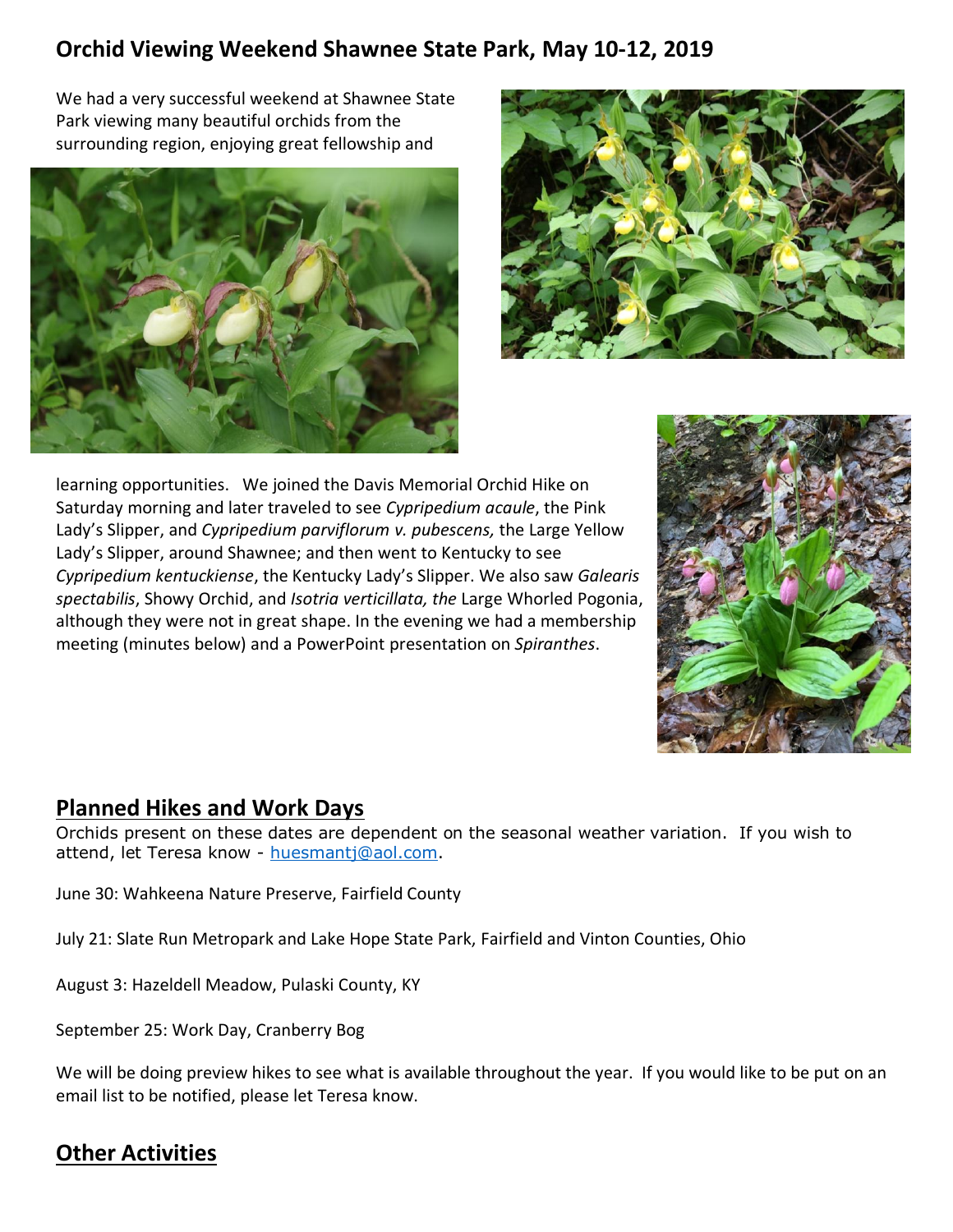We are continuing our study of *Aplectrum hyemale* or Putty Root at Winton Woods. We found 14 plants that were in bloom.



## **Updates on Cranberry Bog**

On Saturday, June 15<sup>th</sup>, Teresa Huesman, Ken Mettler, Ann Tsui, and Jeanne and Barry Rhinehart traveled to Cranberry Bog to view the areas that we cleared last November and to survey and count *Calopogon tuberosus*, Grass Pinks, and *Pogonia ophioglossoides,* Rose Pogonias. There was disappointment on the amount of new



growth from invasives in the region but the region that we had cut was showing sprouts, but few previously cut invasives were flowering or producing seeds as well as established invasives. There were only 8 Grass Pinks observed, mostly in bud along the boardwalk, and more than 50 Rose Pogonias in the region. We also saw a few carnivorous plants from the boardwalk.



Ken and Teresa went to check the east meadow and found hundreds, if not a thousand, Rose Pogonias and many more blooming Grass Pinks. The invasives in the meadow were not as much of a problem as along the boardwalk. We hope to meet with Rick Gardner to plan our future work and to join ONAPA in their work on Wednesday, September 25. (pictures from Ken Mettler and Teresa Huesman)

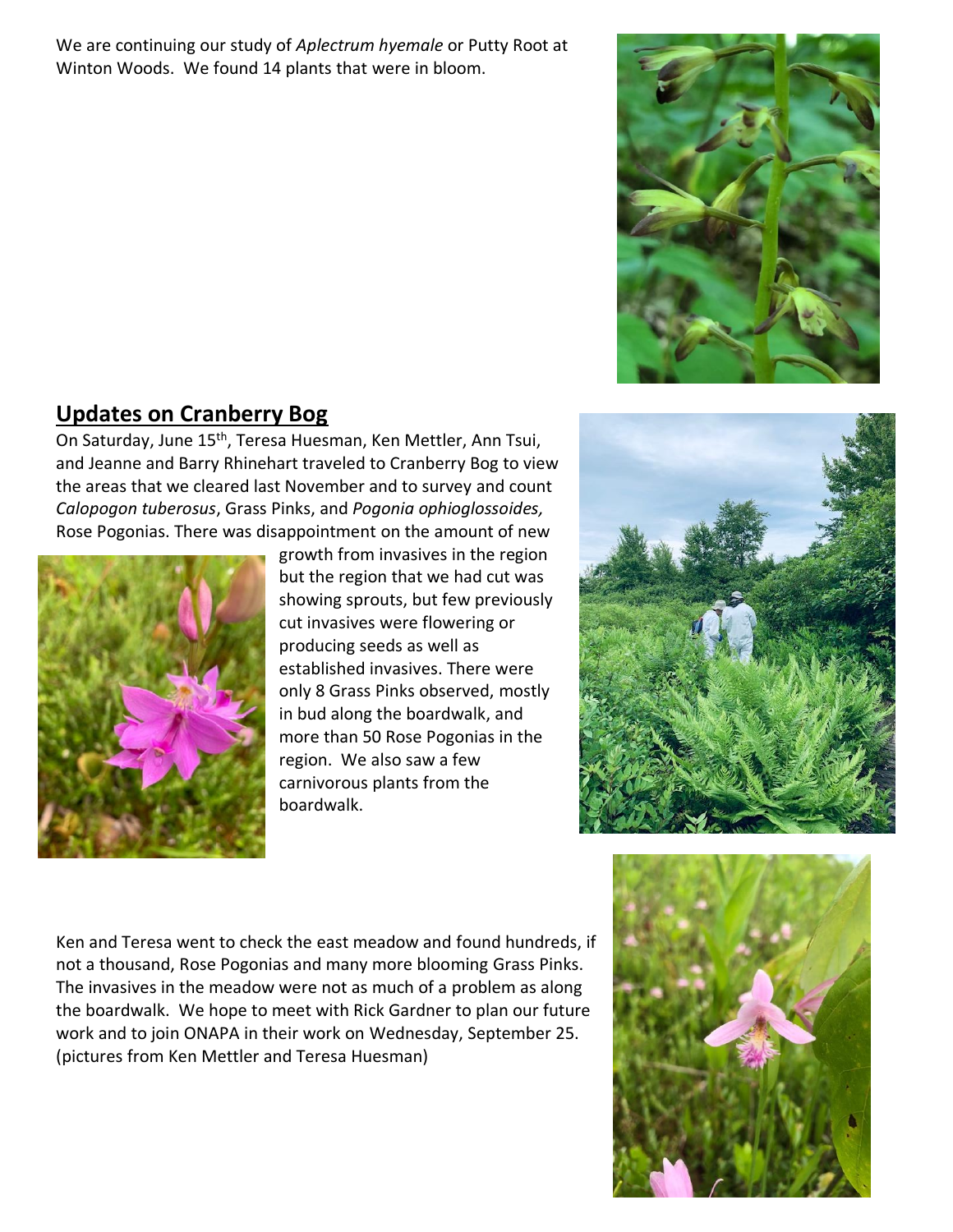## **Orchid of the Month – June** *Platanthera leucophaea***, Eastern Prairie Fringed Orchid**

A federally threatened species that once covered much of the United States Midwest is now limited to a few locations as pictured in orange below:



It also occurs in Ontario, Canada (not shown). The orchid is thought to have widely ranged across the region prior to settlers arriving and removing the native habitat by clearing it for their farms.

The name leucophaea means "off-white" referencing the orchids color which ranges from a light greenish white to creamy white color. It blooms from late June to late July.



The plant is "glabrous throughout, 45-55 cm tall. Roots fleshy, thickened, especially near their base. Leaves 3-4 oblong-lanceolate, 10-17 cm long x 1.5 – 2.5 cm wide. Inflorescence a loose raceme of 18-25 flowers, each subtended by a lanceolate bract 15-25 mm long x 3-4 mm wide. Lip 17-20 mm long x 13-16 mm wide, creamywhite, broadly ovate in general outline, three-parted with each lobe cut deeply into narrow fringes. Spur from base of lip 20-30 mm long. Petals creamy-white, spatulate, with a finely toothed margin, 8-10 mm long x 4-5 mm wide. Lateral sepals white to greenish-white, obliquely ovate, 7-9 mm long x 4-5mm wide." <sup>2</sup>

*Platanthera leucophaea* is found in moist to wet tallgrass prairies, sedge meadows, old fields, fens and bogs primarily north of the Wisconsinan glacial boundary. This boundary is thought to be caused by soils found in the region being more nutrient rich than the poorer more acidic soils to the south. But plant soil conditions can vary as seen in various populations around the regions it inhabits. It is mostly found in the Great Lakes Regions with other populations in Maine, Virginia, Missouri, and Iowa. There is a historic record of its occurrence in Oklahoma. In 1986 Sheviak and Bowles identified a new species, *Platanthera praeclara* occurring west of the Mississippi River that was once identified as *Platanthera leucophaea*.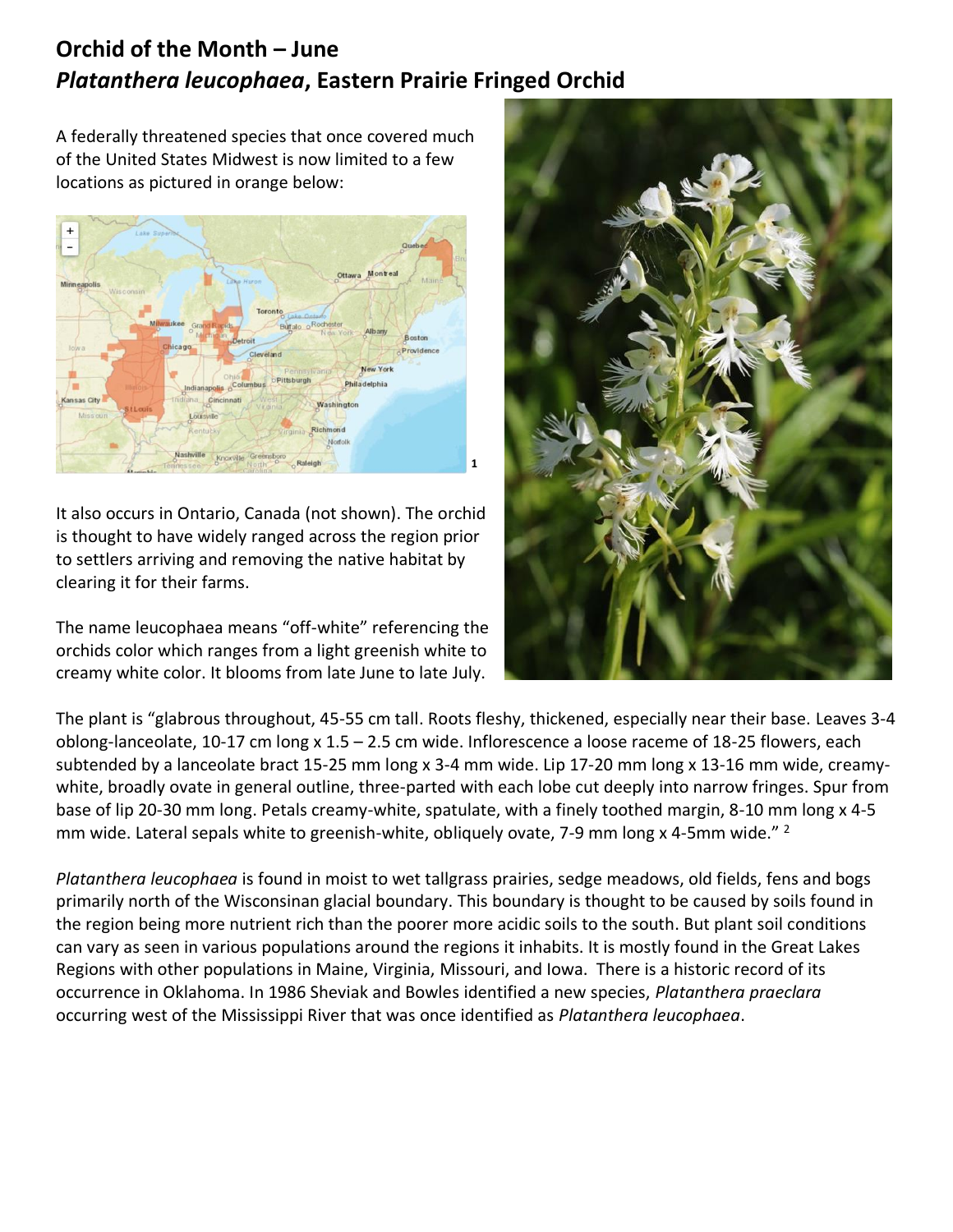*Platanthera leucophaea* is pollinated by large hawk moths that are attracted by its nightly fragrance. Insects attracted to it need long proboscis to obtain its nectar such as *Eumorpha achemon*, *Eumorpha pandorus* and *Lintneria eremitus*.



#### As a federally threatened species

*Platanthera leucophaea* is listed under the provisions of the Endangered Species Act. A Recovery Plan was prepared by Marlin L. Bowles of the Morton Arboretum in 1999 for the U.S. Fish and Wildlife Service. He found that there were 59 populations in 6 states with most in Wisconsin, Illinois, Michigan and Ohio. He found that full sun was necessary for optimum growth and reproduction. Long term management requires hawk moths for pollination and mycorrihizae with soil-inhabiting fungi for seedling establishment. Thus, pesticide use could be inhibitory. It was found to repopulate regions experiencing disturbance to areas especially by fire. He established that it could be removed from the list when "22 highly viable populations are distributed across plant communities and physiographic regions within the historic range of the species." $_3$ A viable population is expected to have more than 50 flowering plants and to be stable over a period of 5 years. He also made more recommendations in the document than is covered here.

The Endangered Species Act specifies reviews for species every 5 years and are available for 2010 and 2016. The plans detail the progress within the areas along with recovery criteria. Since the plan was initiated other populations have been found and one population has been created from a restored habitat. Other interesting information from the reviews show significant results and areas for work. It was also found that most plants only live 1 year (98% less than 5 years) and most are never dormant. The larger plants have the highest survival rate. Prescribed burning increases population survival.

#### **References**

- 1. <https://ecos.fws.gov/ecp0/profile/speciesProfile.action?spcode=Q2GG>
- *2. Orchids of Indiana,* Michael A. Homoya, Indiana Academy of Science, 1993, p. 172.
- *3. [https://ecos.fws.gov/docs/recovery\\_plan/990929.pdf](https://ecos.fws.gov/docs/recovery_plan/990929.pdf)*

#### 05/17/2016 Eastern Prairie Fringed Orchid 5-Year Review (2016)

Relationships Between Soil Characteristics, Distribution and Restoration Potential of The Federal Threatened Eastern Prairie Fringed Orchid, *Platanthera leucophaea* (Nutt.) Lindl, October, 2005, [file:///Users/jeannerhinehart/Desktop/Platanthera%20leucophaea%20/Relationships%20Between%20Soil%2](file:///C:/Users/jeannerhinehart/Desktop/Platanthera%20leucophaea%20/Relationships%20Between%20Soil%20Characteristics,%20Distribution%20and%20Restoration%20Potential%20of%20The%20Federal%20Th.webarchive) [0Characteristics,%20Distribution%20and%20Restoration%20Potential%20of%20The%20Federal%20Th.webarc](file:///C:/Users/jeannerhinehart/Desktop/Platanthera%20leucophaea%20/Relationships%20Between%20Soil%20Characteristics,%20Distribution%20and%20Restoration%20Potential%20of%20The%20Federal%20Th.webarchive) [hive](file:///C:/Users/jeannerhinehart/Desktop/Platanthera%20leucophaea%20/Relationships%20Between%20Soil%20Characteristics,%20Distribution%20and%20Restoration%20Potential%20of%20The%20Federal%20Th.webarchive)

GoOrchids, [http://goorchids.northamericanorchidcenter.org/species/platanthera/leucophaea/](http://goorchids.northamericanorchidcenter.org/species/platanthera/leucophaea/a)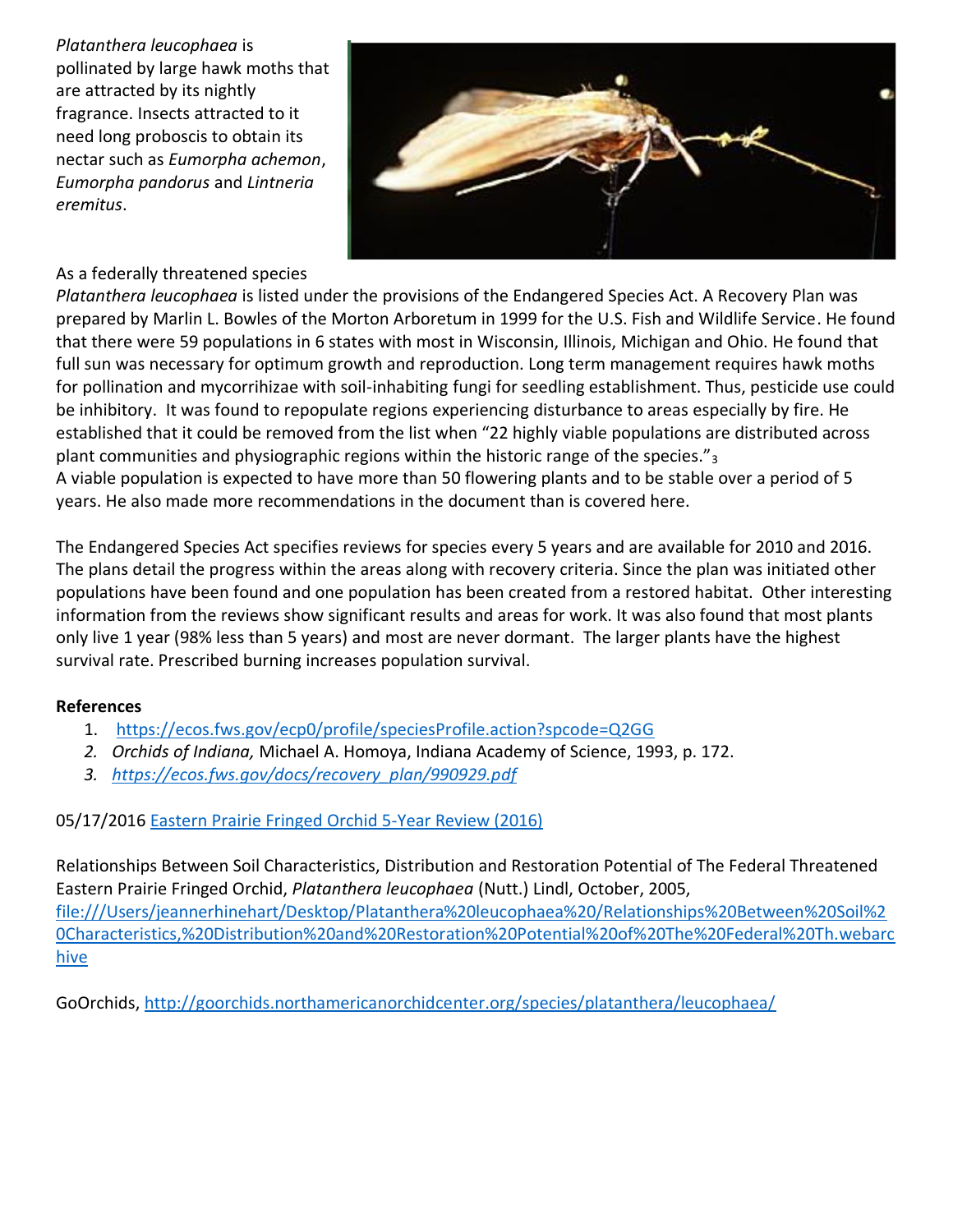

# Native Orchid Protection and Education Society (NOPES)

#### **Membership Meeting Minutes of May 9, 2019**

**Attendees:** Teresa Huesman, Jeanne Rhinehart, Ann Tsui, Angela Carter, Barry Rhinehart, Jan Yates, Ken Mettler, Michele Little, Eric Sauer, Cole Sauer, Jun Lao, Barry Jones, Jane Jones, MaryAnn Foss, Stacia Jeffs, Janet James, Crista Speigts, Matthew Speigts, Brian Grubbs, John Potter.

President Teresa Huesman started the Membership Meeting of NOPES at 8:15 pm on May 9, 2019 at Shawnee Lodge Cabin 18, 4404B State Route 125, West Portsmouth, OH 45663. The Membership Meeting minutes of April 24 were corrected by email and stand as approved.

**Officers:** Angela Carter agreed to fill the office of Vice President and Jan Yates the office of Treasurer. Officers serve for 2 year terms. We are grateful for these volunteers.

**Cranberry Bog:** We have permission to work on Cranberry Bog to observe, study and enhance the quality of native plant species found there. NOPES will propose a 3-year plan for our involvement at Cranberry Bog after a visit in June. One goal is to help slow the Bog's deterioration. Note that no clearing of "woodies" was done from 2014-2017 when the lake's dam was repaired. NOPES members plan to join the ONAPA Stewardship Project scheduled for September 25.

**Cincinnati Nature Center (CNC):** Dr. Cory Christopher, CNC Conservation Director, met with NOPES members. Conservation efforts were discussed, and he was very encouraging. We mentioned possibly assisting with control of the lesser celandine among the Wister's coral root growing there.

**Putty Root Mapping:** In a Cincinnati area park, 116 *Applectum* (putty root) leaves were counted. An easily accessible place, we will be monitoring this area with photos and flower counts during the seasons.

**CERC:** The research area of the Smithsonian that deals with collecting seeds and fungus samples is working to supply fungus samples during reintroduction of native species. Julianne has contacted us. Permits will of course be required for use on private lands and at Cranberry Bog as we align our efforts with their goals.

**Incorporation Process:** NOPES has received an IRS EIN number, has set up a bank account and is recognized as a nonprofit organization by the State of Ohio. However, this is not the same as an IRS determination that we are exempt from taxes as a nonprofit. Achieving the tax exempt, 501c3 status, is our next goal. Writing the Regulations for NOPES is in process.

#### **NOPES Scheduled Trips:**

- 1) June 1 Lawrence Woods and Cedar Bog
- 2) June 22 Spangler Prairie and Cedar Bog
- 3) September 25 Work at Cranberry Bog with the ONAPA Stewardship Project

Also refer to the NOPES Calendar and Newsletters. Impromptu visits will be publicized via email. **Membership:** Membership Applications are available for 2019 memberships.

The NOPES meeting adjourned at 8:58 pm. **The next Membership Meeting is TBA.** Respectfully submitted,

Ann Tsui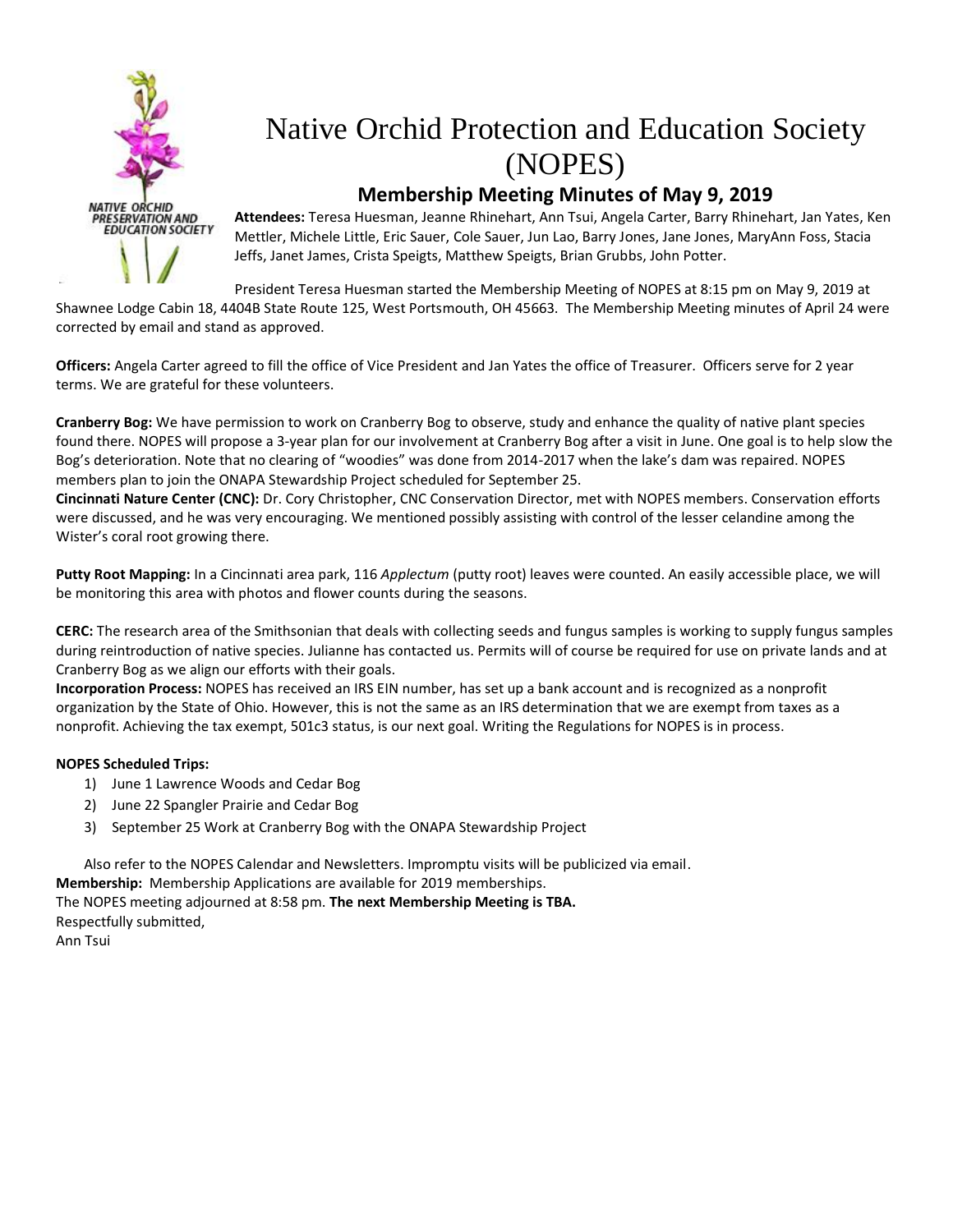## Native Orchid Preservation and Education Society Membership Application

Objectives for our group:

- 1. Preserve native orchid habitat and in situ native orchids
- 2. Work with other groups to preserve habitat and orchids
- 3. Educate people who are interested in native orchids through presentations, displays, observation, and demonstration of in situ orchid habitats about how to:
	- a. Grow native orchids according to their growth habits
	- b. Assist in orchid conservation
	- c. Preserve endangered species
	- d. Prevent removal of native orchids from the wild
	- e. Remove invasive species from known orchid habitats
	- f. Study the results of our efforts
	- g. Grow seedlings for distribution to orchid habitats
	- h. Perform research and field studies
- 3. Prepare resources about native orchid vendors, books, internet sites, native orchid conservation groups

| Name |  |  |
|------|--|--|
|      |  |  |

Address:

Phone Number:

Email:

Occupation:

Other Interests:

Other Orchid Societies You Belong To:

Other Plant Societies You Belong To:

Are you involved in the sale of native orchids? How did you learn of NOPES?

Why do you want to join NOPES?

IN CONSIDERATION of being given the opportunity to participate in any NOPES activity, including scheduled, supervised club activities, and during my membership, I, for myself, my personal representatives, assigns, heirs, and next of kin: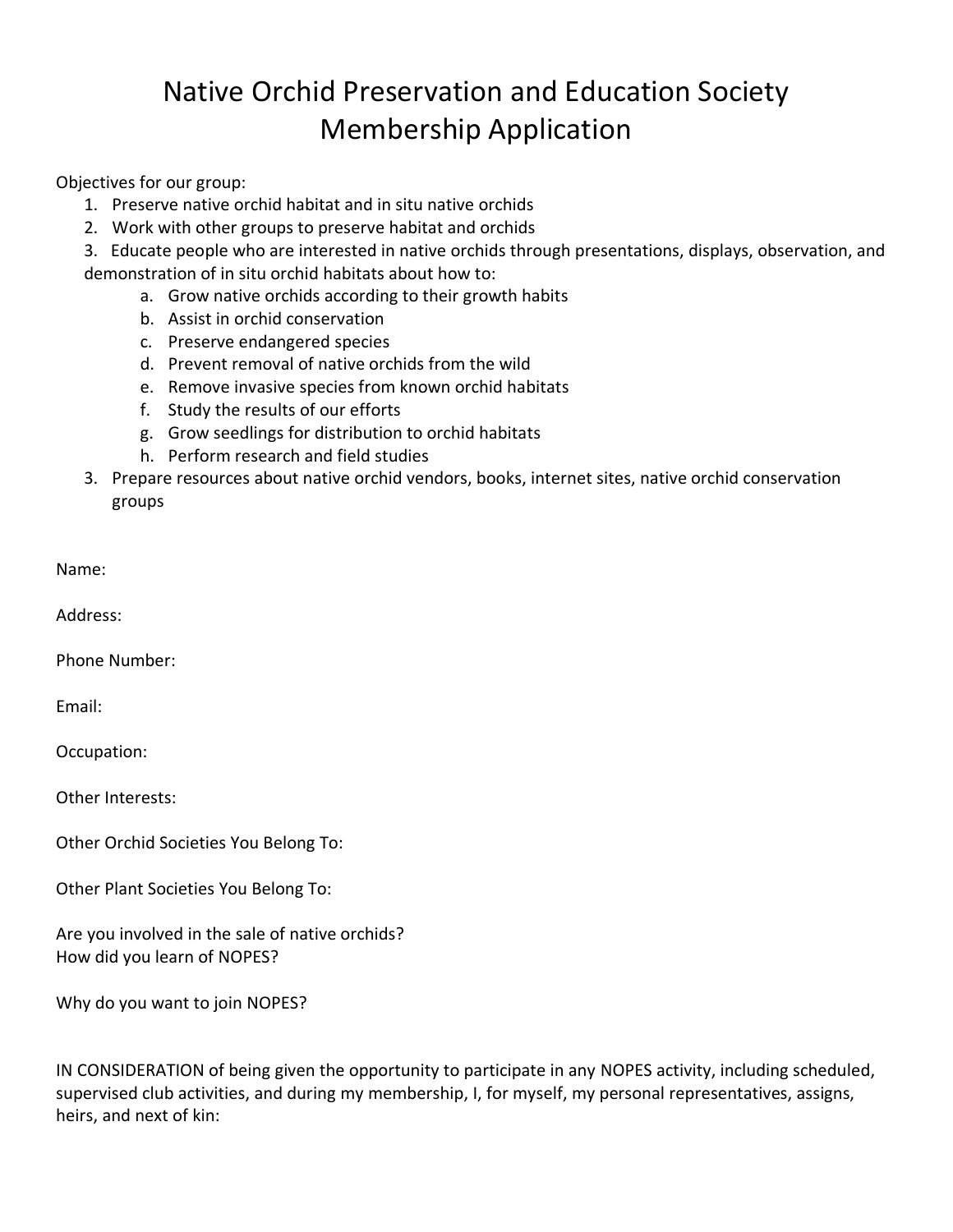- 1. ACKNOWLEDGE, agree and represent that I understand the nature of NOPES Activities, both in meetings and hiking based, and that I am qualified, in good health, and in proper physical condition to participate in such Activity.
- 2. FULLY UNDERSTAND that:
	- A. some NOPES ACTIVITIES such as Orchid Hikes INVOLVE RISKS AND DANGERS of serious bodily injury, including permanent disability, paralysis and death ("Risks");
	- B. these Risks and dangers may be caused by my own actions, or inactions, the actions or inactions of others participating in the Activity, the condition in which the Activity takes place, or the negligence of the Releasee named below;
	- C. there may be other risks and social and economic losses either not known to me or not readily foreseeable at this time; and I FULLY ACCEPT AND ASSUME ALL SUCH RISKS AND ALL RESPONSIBILITY FOR LOSSES, COSTS, AND DAMAGES I incur as a result of my participation in the Activity.
- 3. FULLY UNDERSTAND that: NOPES is a society dedicated to the appreciation of native orchids through education and preservation. Individuals found poaching orchids will have their membership immediately revoked and will be reported to local and state authorities. A member may not act on behalf of nor invoke the name of NOPES without the express written permission of the board of NOPES. Members agree to hold harmless NOPES, the board, its officers and other members for any activities conducted by said member.
- 4. AGREE AND WARRANT that I will examine and inspect each Activity Which I take part as a member of NOPES and that, if I observe any Condition which I consider to be unacceptably hazardous or dangerous, I will notify the proper authority in charge of the Activity and will refuse to take part in the Activity until the condition has been corrected to my satisfaction.
- 5. HEREBY RELEASE, discharge, and covenant not to sue NOPES, their administrators, directors, agents, officers, volunteers and employees, other participating organizers, any sponsors, advertisers, and if applicable, owners and lessors of premises, on which the Activity takes place, (each considered one of the Releasees herein) from all liability, claims, demands, losses or damages on my account caused or alleged to be caused in whole or in part by the negligence of the Releasee or otherwise, including negligent rescue operations; and I further agree that if, despite this release and waiver of liability, assumption of risk, and indemnity agreement, I, or anyone on my behalf, makes a claim against any of the Releasees, I WILL INDEMNIFY, SAVE AND HOLD HARMLESS each of the Releasees from any litigation expenses, attorney fees, loss, liability, damage, or cost which any may incur as a result of such claim, to the fullest extent permitted by law.

I have read this agreement, fully understand its terms, understand that I have given up substantial rights by signing it and have signed it freely and without any inducement or assurance of any nature and intend it to be a complete and unconditional release of all liability to the greatest extent allowed by law and agree that if any portion of this agreement is held to be invalid, the balance, notwithstanding, shall continue in full force and effect.

Printed Name of Participant:

Address:

CITY STATE ZIP Phone: Cell Phone:

Participant's Signature: Date: